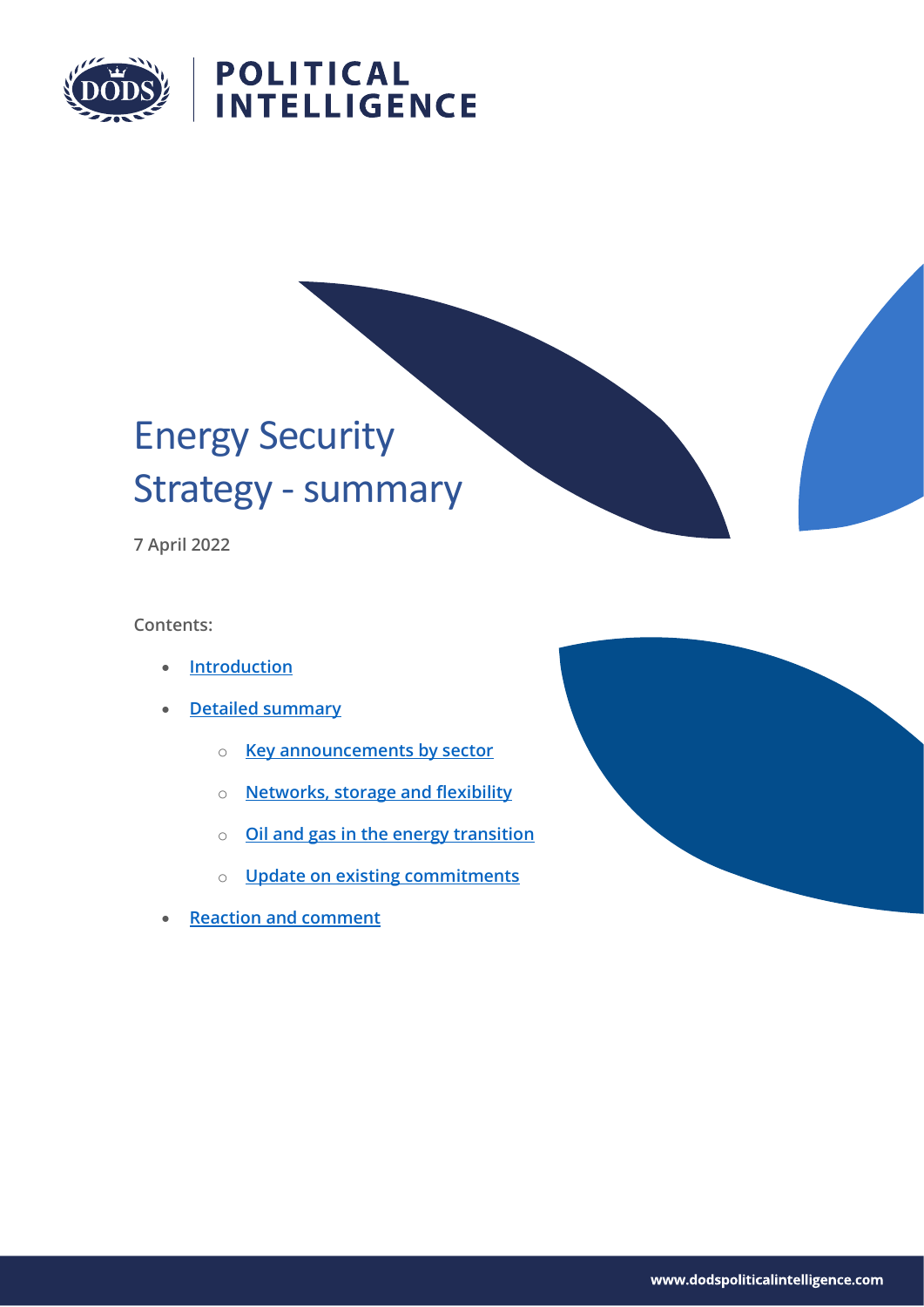



### <span id="page-1-0"></span>Introduction

The Government has [published](https://www.gov.uk/government/publications/british-energy-security-strategy/british-energy-security-strategy) its new Energy Security Strategy, setting out plans to produce more clean and affordable energy in the UK and boost our long-term energy independence. The plans could see 95 percent of our electricity being low carbon by 2030.

Nuclear energy is at the heart of the strategy with an ambition for up to 24GW to come from nuclear by 2050, representing up to one quarter of our projected electricity demand. A new government body, Great British Nuclear, will be established to accelerate the pipeline, which is expected to see a significant role for Small Modular Reactors. New ambitions have also been unveiled for offshore wind, with plans to secure 50GW of capacity by 2030, enough to power every home in the UK, underpinned by planning reforms to cut approval times.

There will be an enduring role for oil and gas in the short-term as a key transitionary fuel on the road to net zero to ensure our energy security and weather the current energy price crisis. A new licensing round for oil and gas is planned in the autumn and a new taskforce will provide bespoke support to new developments. The strategy also announces some support to increase domestic heat pump manufacturing and bolster solar and hydrogen capacity.

However, there is a limited role for onshore wind following considerable opposition from within the Cabinet and backbench Conservative MPs. The Government will consult on developing partnerships with a limited number of supportive communities who wish to host new onshore wind infrastructure in return for guaranteed lower energy bills. There is also limited focus on energy demand and efficiency, which has drawn some [criticism](https://app.dodsinformation.com/ui/app/index.html#/document/view/d75d6aafc7d748168508a29d83b09018) from stakeholders.

The Prime Minister [has said](https://www.gov.uk/government/news/major-acceleration-of-homegrown-power-in-britains-plan-for-greater-energy-independence) that the new plans will reduce our dependence on power sources exposed to volatile international prices we cannot control, so that we can enjoy greater energy self-sufficiency with cheaper bills. However, shadow secretary of state for climate change and net zero, Ed Miliband, has [responded](https://app.dodsinformation.com/ui/app/index.html#/document/view/2e69cf72e80a4841abd0ec2b0b241ac9) that the strategy "will do nothing for the millions of families facing an energy bills crisis," adding that it "won't cut bills, won't deliver energy independence, and won't tackle the climate crisis."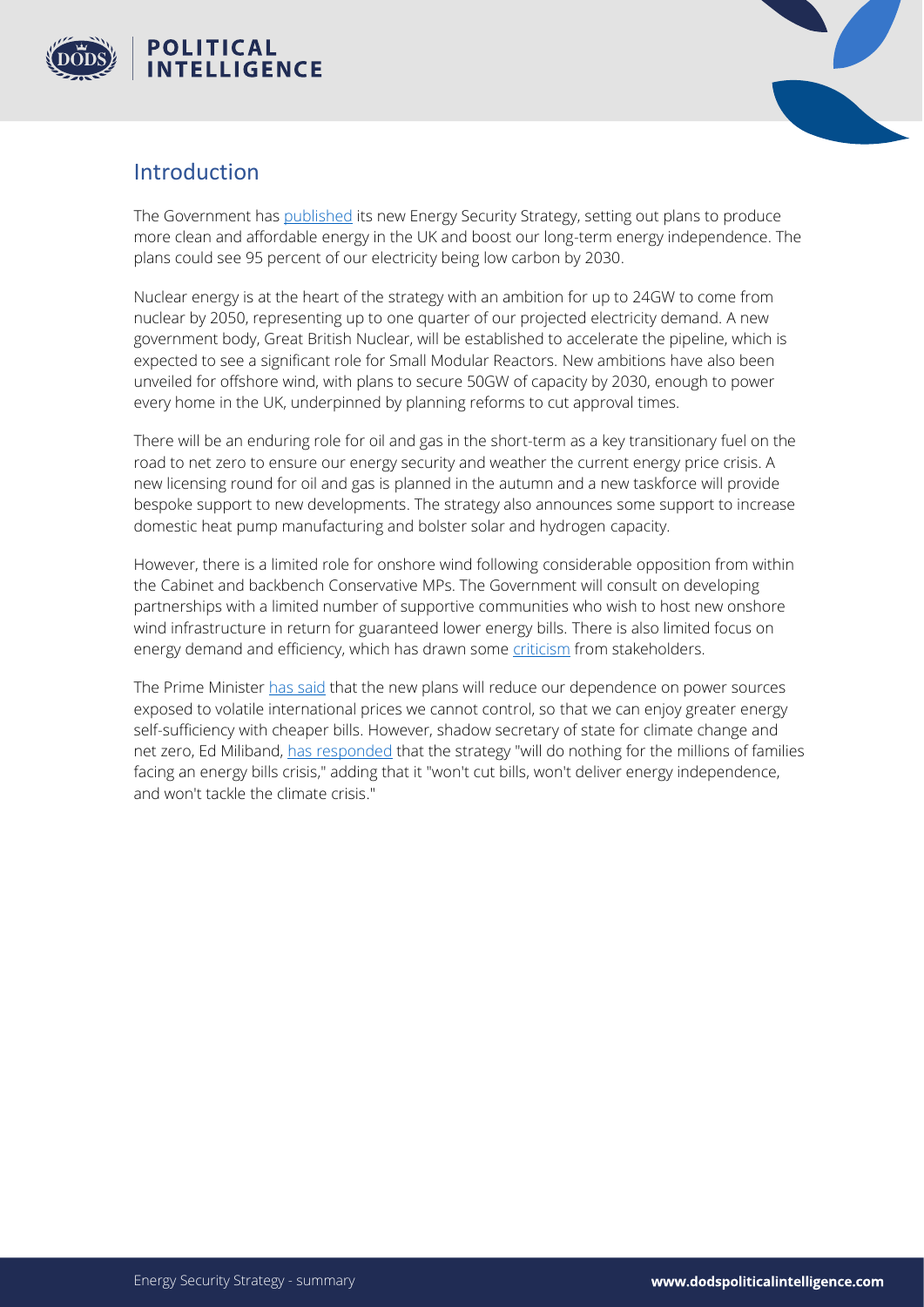



# <span id="page-2-0"></span>Detailed summary

#### <span id="page-2-1"></span>*Key announcements by sector*

The strategy focuses primarily on energy supply and includes new production ambitions across sectors including nuclear, offshore wind and hydrogen. These will be supported by the launch of new government bodies and taskforces, while funding has been committed to support domestic manufacturing of technologies such as heat pumps.

#### Nuclear

- Significant acceleration of nuclear, with ambition for up to 24GW to come from nuclear by 2050, representing up to around 25 percent of our projected electricity demand.
- The Government aims to take one project to a final investment decision (FID) in this Parliament and two projects to FID in the next Parliament.
- Subject to technology readiness from industry, Small Modular Reactors will form a key part of the nuclear project pipeline.
- The Government will work to progress several projects as soon as possible this decade, including Wylfa in Anglesey, delivering up to eight reactors, equivalent to one reactor a year instead of one a decade.
- The UK has 8 designated nuclear sites: Hinkley, Sizewell, Heysham, Hartlepool, Bradwell, Wylfa, Oldbury and Moorside. To facilitate the deployment plans the Government will also develop an overall siting strategy for the long term.
- A new government body, Great British Nuclear, will be established immediately to bring forward new projects, backed by substantial funding, and the £120m Future Nuclear Enabling Fund will launch this month.
	- o The Government expects to initiate the selection process in 2023 for further UK projects, with the intention that government will enter negotiations with the most credible projects to enable a potential government award of support as soon as possible, including (but not limited to) Wylfa.

#### Offshore wind

- New ambition of up to 50GW of offshore wind by 2030, enough to power every home in the UK, of which the Government would like to see up to 5GW from floating offshore wind in deeper seas.
- Underpinned by new planning reforms to cut the approval times for new offshore wind farms from four years to one year and to radically reduce the time for new projects to reach construction stages.
- Ambition for the UK to become the Saudi Arabia of wind power, with the ambition that by 2030 over half our renewable generation capacity will be wind.
- The Government will consult on changes to the 2024 CfD auction, Allocation Round 6, that incentivise renewables to locate and operate in a way that minimises system costs
- Plans to more than halve the current processing time by reducing consent time from up to four years down to one year by:
	- o strengthening the Renewable National Policy Statements to reflect the importance of energy security and net zero
	- o making environmental considerations at a more strategic level allowing us to speed up the process while improving the marine environment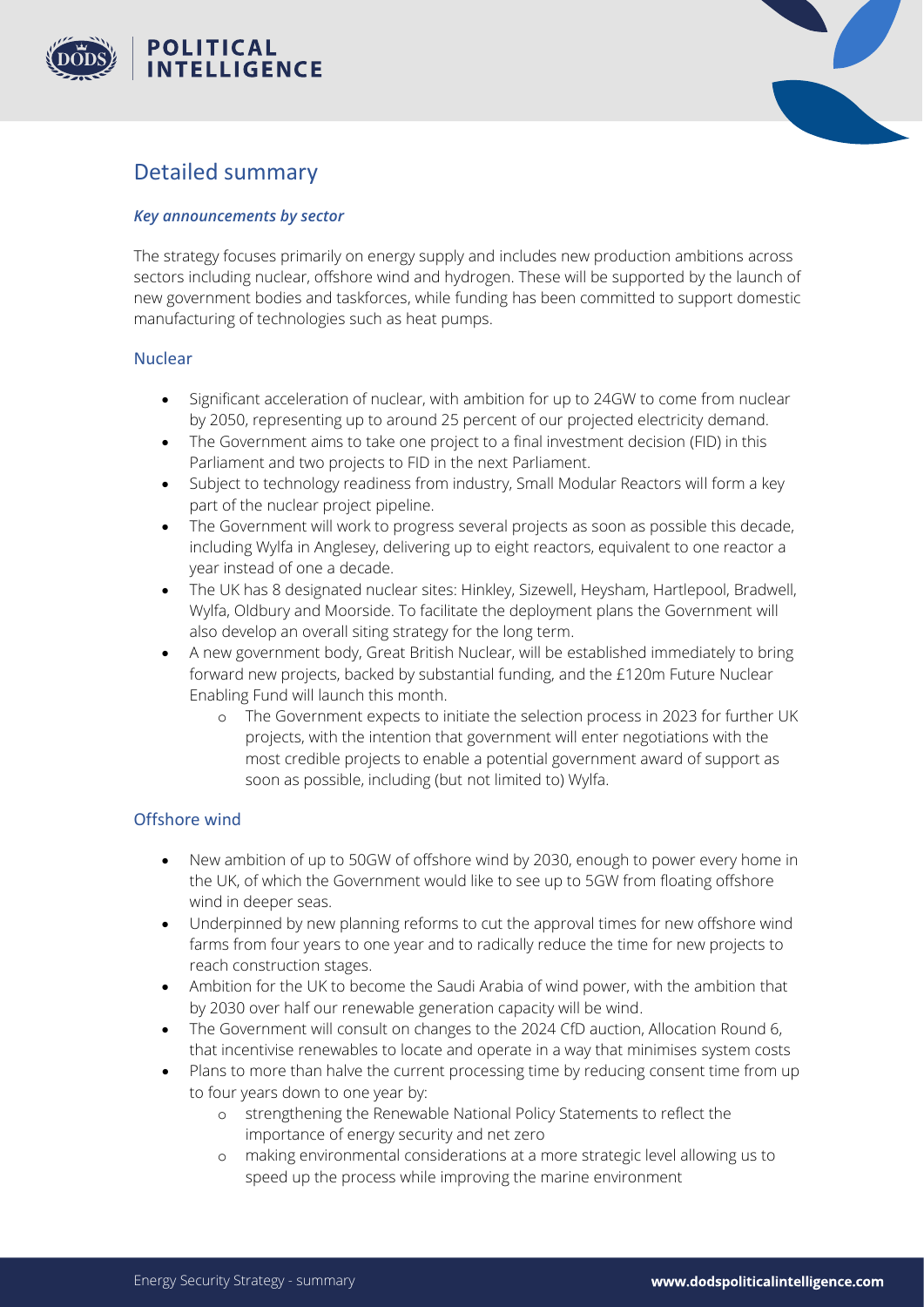



- o introducing strategic compensation environmental measures including for projects already in the system to offset environmental effects and reduce delays
- o reviewing the way in which the Habitats Regulations Assessments are carried out for all projects making applications from late 2023
- o implementing a new Offshore Wind Environmental Improvement Package including an industry-funded Marine Recovery Fund
- o establishing a fast track consenting route for priority cases where quality standards are met, by amending Planning Act 2008 so that the relevant Secretary of State can set shorter examination timescales

#### Onshore wind

- The Government will consult on developing partnerships with a limited number of supportive communities who wish to host new onshore wind infrastructure in return for guaranteed lower energy bills.
- It will also look at arrangements to support the repowering of existing onshore wind sites when they require updating or replacement. With advances in technology this process can enhance capacity and provide new opportunities.

#### Oil and gas

- A licensing round for new North Sea oil and gas projects is planned to launch in the autumn, with a new taskforce providing bespoke support to new developments.
- Government recognises the importance of these fuels to the transition and our energy security, and that producing gas in the UK has a lower carbon footprint than imports.

#### Hydrogen and CCUS

- Government aims to double our ambition for low carbon hydrogen production to up to 10GW capacity by 2030, with at least half coming from green hydrogen and utilising excess offshore wind power to bring down costs.
- This could be used for cleaner power, transport and potentially heat.
- The Government aims run annual allocation rounds for electrolytic hydrogen, moving to price competitive allocation by 2025 as soon as legislation and market conditions allow, so that up to 1GW of electrolytic hydrogen is in construction or operational by 2025.
- The Government aims to design, by 2025, new business models for hydrogen transport and storage infrastructure, which will be essential to grow the hydrogen economy
- To level the playing field the Government will setup a hydrogen certification scheme by 2025, to demonstrate high-grade British hydrogen for export and ensure any imported hydrogen meets the same high standards that UK companies expect.
- Confirms that delivery roadmaps for CCUS and hydrogen will be published this month to provide clear signals to industry to invest.

#### Heat pumps

• The Government will run a Heat Pump Investment Accelerator Competition in 2022 worth up to £30m to make British heat pumps, reducing gas demand.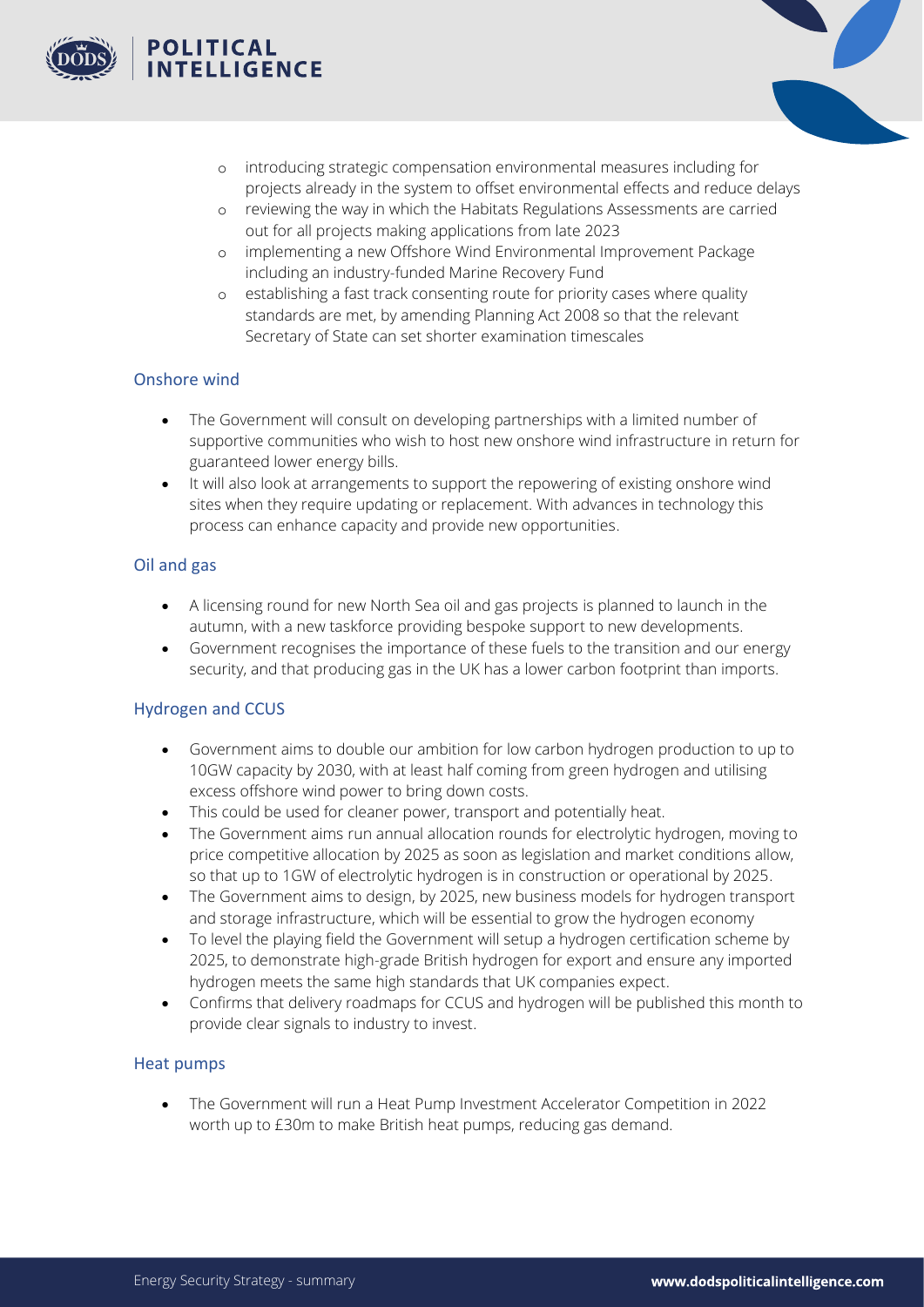



#### Solar

- The Government will look to increase the UK's current 14GW of solar capacity, which could grow up to five times by 2035, consulting on rules for solar projects, particularly on domestic and commercial rooftops.
- For rooftop solar, the Government will radically simplify planning processes with a consultation on relevant permitted development rights and will consider the best way to make use of public sector rooftops.
- The Government is looking at facilitating low-cost finance from retail lenders to drive rooftop deployment and energy efficiency measures. It will also design performance standards to make installation of renewables, including solar PV, the presumption in new homes and buildings.

#### <span id="page-4-0"></span>*Networks, storage and flexibility*

Accelerating our domestic supply of clean and affordable electricity also requires accelerating the connecting network infrastructure to support it. This decade the Government will prioritise anticipating need because planning ahead minimises cost and public disruption; and hyperflexibility in matching supply and demand so that minimal energy is wasted. A more efficient, locally-responsive system could bring down costs by up to £10bn a year by 2050 by:

- establishing the Future System Operator as soon as practicable to drive our overall transition and oversee the UK energy system
- publishing a strategic framework this year with Ofgem for how networks will deliver net zero
- appointing an Electricity Networks Commissioner to advise government on policies and regulatory changes to accelerate progress on network infrastructure
- setting out a blueprint for the whole system by the end of 2022 in the Holistic Network Design (HND) and Centralised Strategic Network Plan (CSNP).
- updating the National Policy Statements to recognise these blueprints in the planning system, increasing certainty for the planning inspectorate, developers and other stakeholders, and speeding up delivery
- ensuring Ofgem expedites its approvals process to build networks in anticipation of major new sources of generation and demand. Government will set out the importance of strategic network investment in its forthcoming Statement for Ofgem
- dramatically reduce timelines for delivering strategic onshore transmission network infrastructure by around three years. Overall, the Government aims to halve the end-toend process by the mid-2020s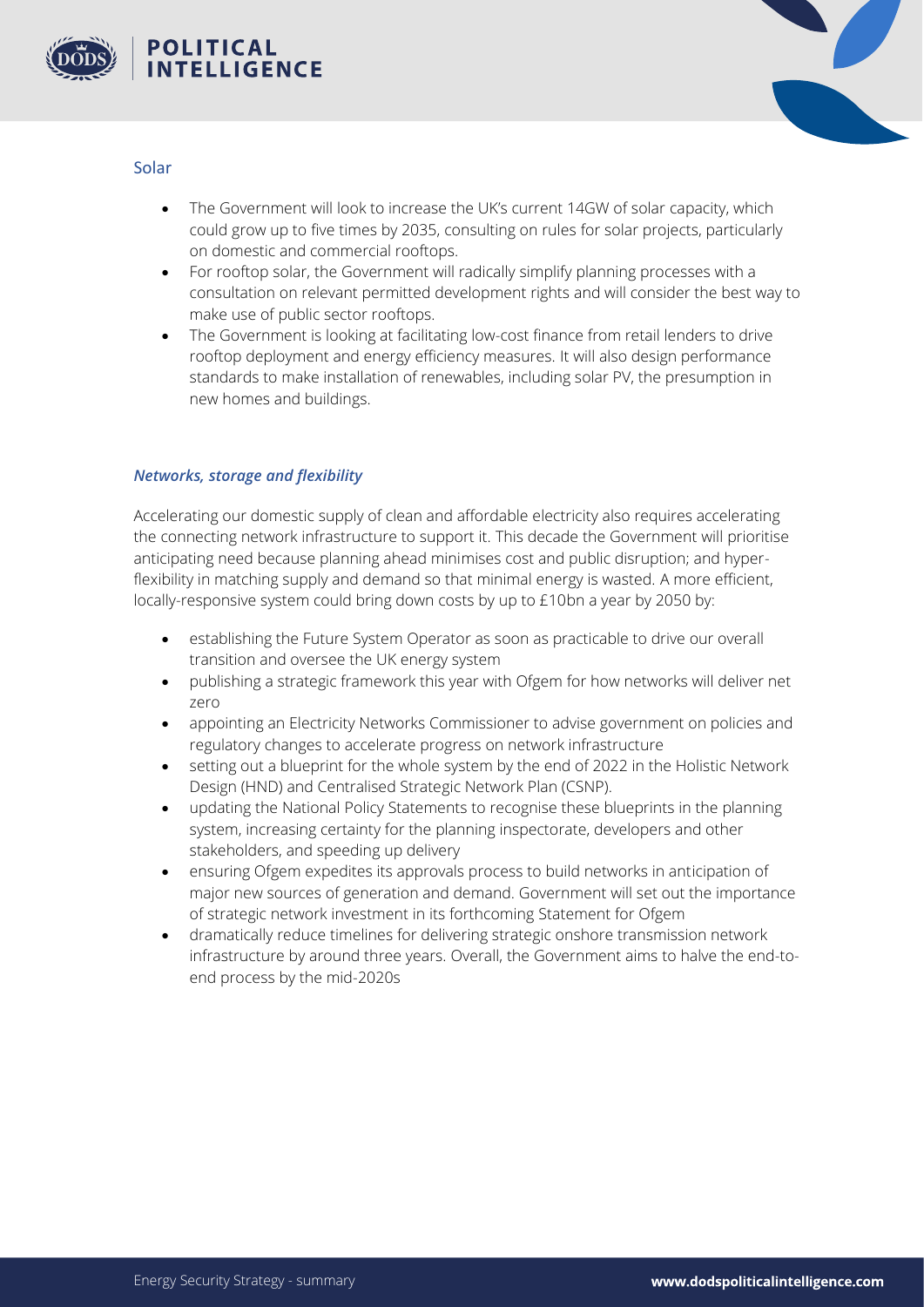



#### <span id="page-5-0"></span>*Role of oil and gas in the energy transition*

Currently around half of our demand for gas is met through domestic supplies. In meeting net zero by 2050 we may still use a quarter of the gas that we use now. The Government proposes to fully utilise our North Sea reserve, stating that the North Sea will still be a foundation of our energy security but we will have reduced our gas consumption by over 40 percent by 2030.

The Government will send clear signals on the role of gas in the transition, including:

- the North Sea Transition Authority plans to launch another licensing round in the autumn, taking into account the forthcoming climate compatibility checkpoint and the need for energy security. This will mean more domestic gas on the grid sooner
- establishing Gas and Oil New Project Regulatory Accelerators to provide dedicated, named project support to facilitate the rapid development of projects – which could take years off the development of the most complex new opportunities
- reducing the emissions of our offshore oil and gas further, by driving rapid industry investment in electrifying offshore production, to ensure our gas remains the lowcarbon choice
- remaining open-minded about onshore reserves. The Government has commissioned an impartial technical review on shale gas by the British Geological Society to consider any further scientific updates on seismicity and the possible role for shale gas.

#### <span id="page-5-1"></span>*Update on existing commitments*

#### Energy efficiency and heat pumps

The Government has announced expanded support for heat pump manufacturing. It will run a Heat Pump Investment Accelerator Competition in 2022 worth up to £30m to make British heat pumps, which reduce demand for gas.

The Government is looking to facilitate low-cost finance from retail lenders to drive investment in energy efficiency measures. It will double innovation funding for the development and piloting of new green finance products for consumers from £10m to £20m and introduce a scheme under which lenders will work to improve the energy performance of properties.

The Government will also work with the UK Infrastructure Bank as it considers investment opportunities including those that would improve the energy efficiency of our buildings. It is also bringing in new minimum standards and labelling requirements for a range of energy-using products and will formally consult on draft regulations at the end of 2022, early 2023.

The strategy also lists existing commitments made to improve energy efficiency, including:

- publishing the landmark Heat and Buildings Strategy with £3.9bn of support
- Almost £1.8bn targeted at low-income households through the Home Upgrade Grant and the Social Housing Decarbonisation Fund.
- expanding the Energy Company Obligation to £1bn per year from 2022 to 2026, helping 133,000 low-income households annually to improve their energy efficiency.
- setting a 2035 date by which we intend to phase out the sale of new and replacement gas boilers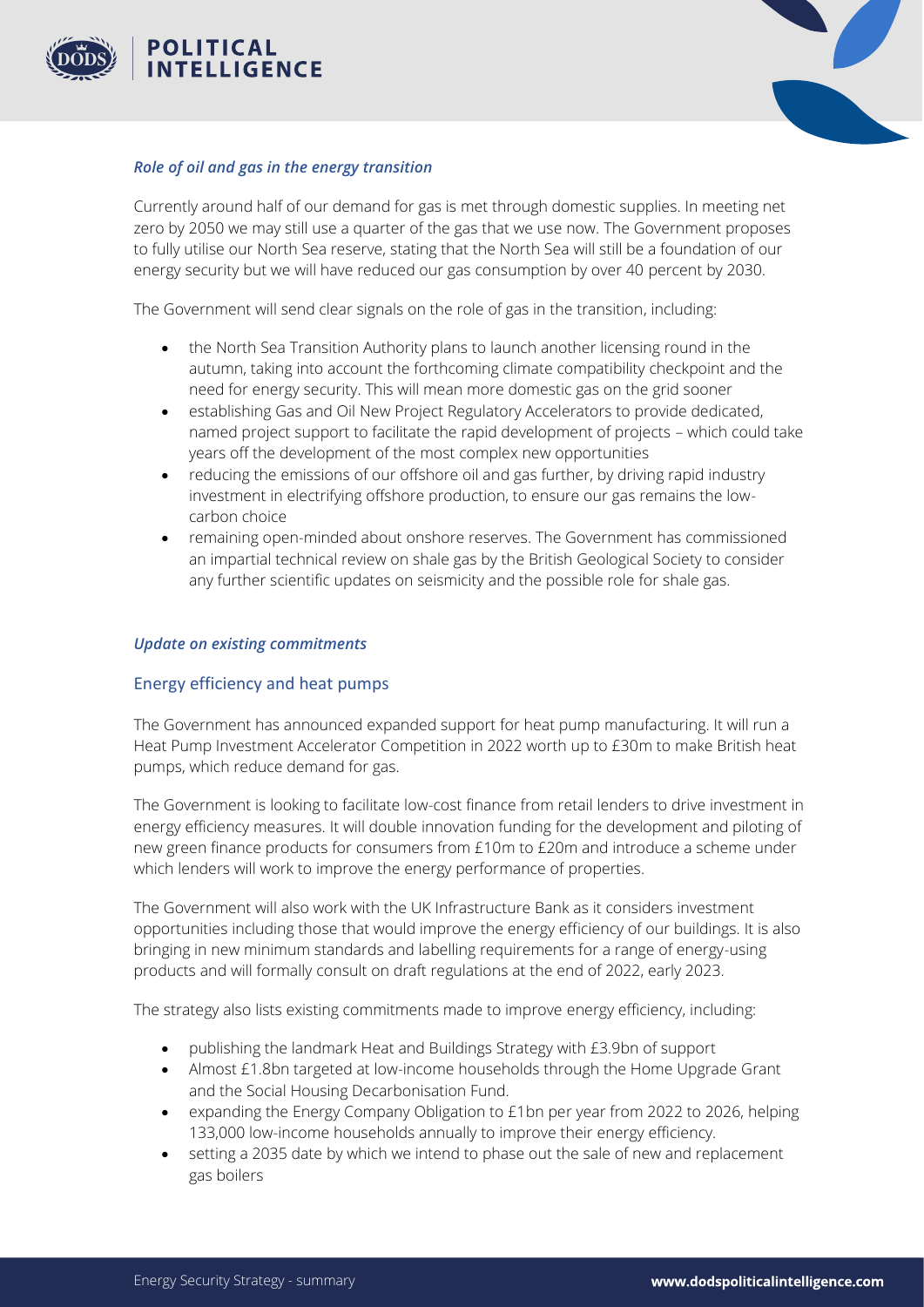



- introducing a package of measures to increase deployment of heat pumps to 600,000 installations per year by 2028, and expanding heat networks through the Green Heat Networks Fund and designating heat network zones
- zero-rating VAT for the next five years on the installation of energy saving materials, including insulation and low carbon heating, saving between £1,000 to £2,000 on the cost of an air source heat pump
- launching the £450 million Boiler Upgrade Scheme this month. Thanks to government support, heat pumps are now priced much more competitively compared to gas boilers.

#### Immediate support for energy bills

The Strategy reiterates support announced earlier this year to provide immediate relief to British families and businesses facing record energy bills, including:

- £9.1bn package of support including a £150 non-repayable Council Tax rebate for the majority of households in England from April.
- £200 reduction in energy bills from October for all households in Great Britain through the Energy Bills Support Scheme, to be recovered through energy bills and will spread the cost of the energy price shock over 5 years from 2023.
- The Warm Home Discount will increase to £150 in October and extend its coverage to assist 3 million people.
- The government is investing a further £500m in a Household Support Fund for local authorities to use in supporting the most vulnerable with food and utility bills.

#### Delivery on the 10 Point Plan

The new Energy Security Strategy builds on existing commitments set out in the Prime Minister's [10 Point Plan](https://www.gov.uk/government/publications/the-ten-point-plan-for-a-green-industrial-revolution) for a Green Industrial Revolution. It aims for 95 percent of British electricity to be low carbon by 95 percent and to have a fully decarbonised electricity system by 2035, subject to security of supply. The Government says that it has already generated 68,000 green jobs and £22bn in private investment from the 10 Point Plan.

Delivery highlights so far include:

- Offshore wind: Over £1.6bn invested, 3,600 jobs secured and up to 11GW generated in advancing offshore wind, with up to £320m in government support for fixed bottom and floating wind ports and infrastructure.
- Nuclear: Committed to provide up to £1.7bn of direct government funding to enable one nuclear project to FID this Parliament. Investing £100m into Sizewell C to help develop this project.– Investing £21m to develop Small Modular Reactors with Rolls Royce. Announced a £120m Future Nuclear Enabling Fund to progress new nuclear.
- Hydrogen: Preparing to allocate up to £100m of revenue support to initial electrolytic projects. Launching £240m to Net Zero Hydrogen Fund later in April.
- Electric vehicles: £4bn of investment has flowed into the UK zero emission vehicle sector. Building 2 new gigafactories, in Sunderland and Blyth. 30,425 public chargepoints in the UK with 100 new rapid chargers added to the UK network every month during 2021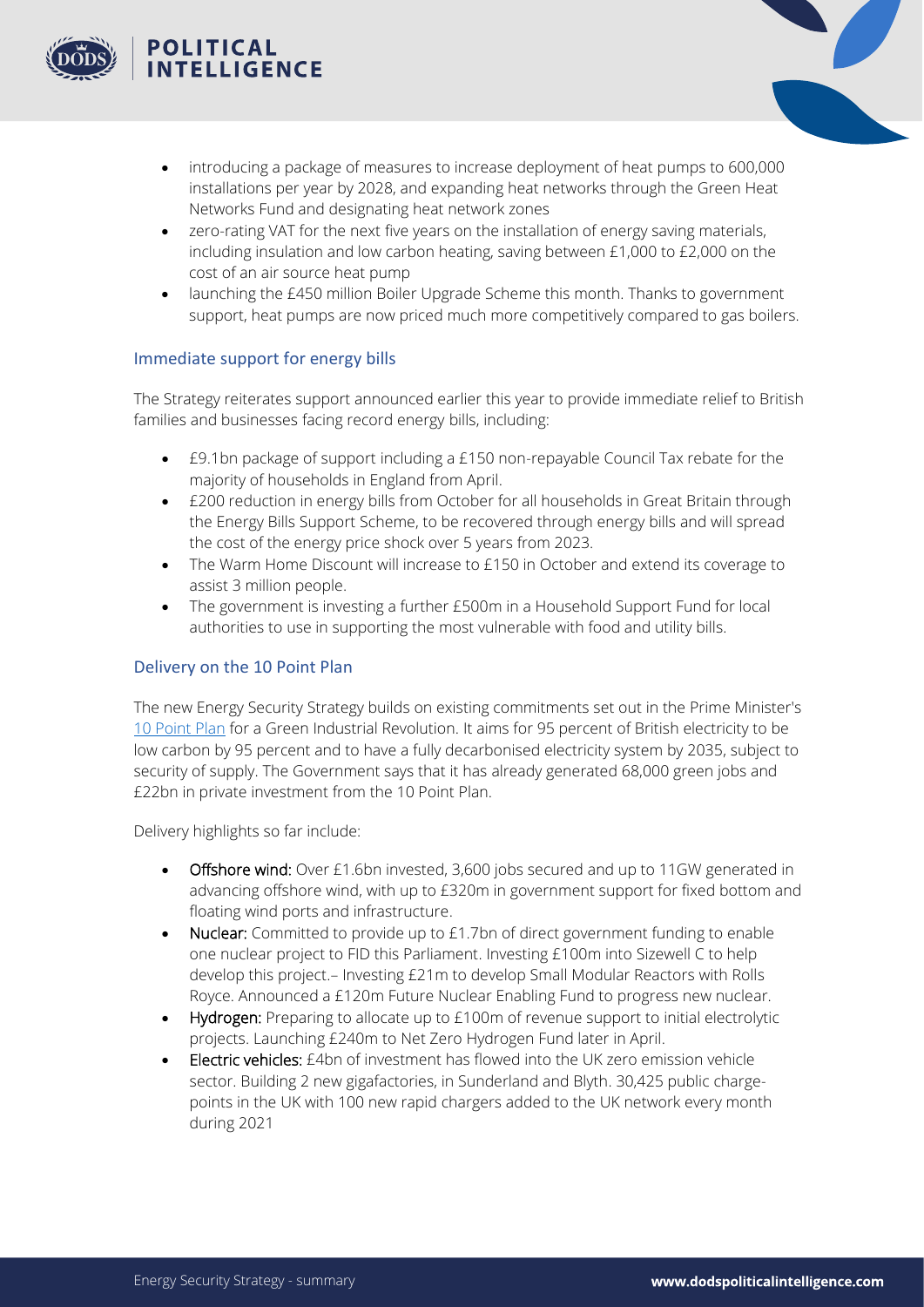



## <span id="page-7-0"></span>Reaction and comment

#### Politics

Prime Minister, Boris Johnson, said: "We're setting out bold plans to scale up and accelerate affordable, clean and secure energy made in Britain, for Britain – from new nuclear to offshore wind – in the decade ahead. This will reduce our dependence on power sources exposed to volatile international prices we cannot control, so we can enjoy greater energy self-sufficiency with cheaper bills."

Business and Energy Secretary, Kwasi Kwarteng, said: "We have seen record high gas prices around the world. We need to protect ourselves from price spikes in the future by accelerating our move towards cleaner, cheaper, home-grown energy. The simple truth is that the more cheap, clean power we generate within our borders, the less exposed we will be to eye watering fossil fuel prices set by global markets we can't control. Scaling up cheap renewables and new nuclear, while maximising North Sea production, is the best and only way to ensure our energy independence over the coming years."

Ed Miliband MP, Labour's Shadow Secretary of State of Climate Change and Net Zero, , said: "The Government's energy relaunch is in disarray. Boris Johnson has completely caved to his own backbenchers and now, ludicrously, his own energy strategy has failed on the sprint we needed on onshore wind and solar- the cheapest, cleanest forms of homegrown power. This relaunch will do nothing for the millions of families now facing an energy bills crisis. No reversal of the ban on onshore wind and not a penny more on energy efficiency . These decisions will force households to pay hundreds of pounds more for their energy bills and keep the UK dependent on imported gas for longer. After 12 years in government, families are paying the price of Conservative failure. This relaunch won't cut bills, won't deliver energy independence, and won't tackle the climate crisis. Labour would deliver a green energy sprint. This government just cannot deliver."

Commenting on the announcement, Welsh Conservative leader Andrew RT Davies MS said: "This plan to boost Britain's energy security is a welcome move. Not only will this protect households from market volatility but will also help combat climate change. I'm pleased to see that Wylfa nuclear power station in Anglesey will play a part in this project, demonstrating the Conservative Government's commitment to Wales, bringing investment and jobs to Anglesey. Drakeford's Labour Government must take responsibility and use devolved levers to combat both climate change and the rising cost of living crisis here in Wales. Labour ministers need to support energy projects in Wales by drastically reducing planning time for renewable energy projects and providing business rates relief for small scale hydro projects."

Commenting, Scottish Greens energy and climate spokesperson Mark Ruskell MSP said: "Boris Johnson 's energy strategy is not fit for purpose. It flies in the face of climate science and does nothing to support the millions of households who are facing sky high energy bills right now. With Greens in government here in Scotland we are taking action to tackle the cost of living crisis by introducing free bus travel for young people, doubling the Scottish Child Payment, while committing to make a million homes warmer and more energy efficient. This strategy presented another opportunity for the Westminster government to help those struggling most, but it seems it's an opportunity missed.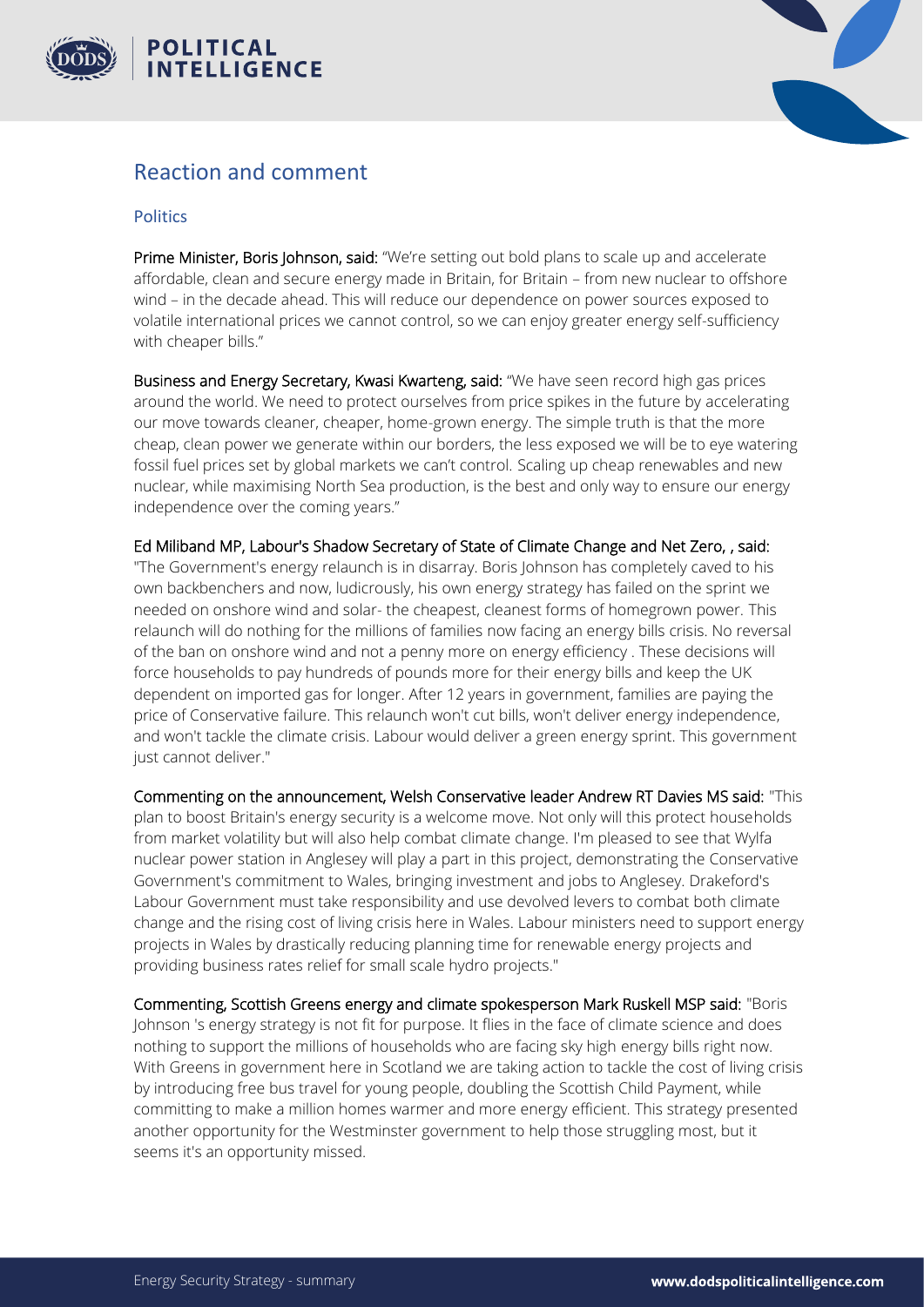



"Earlier this week the UN warned that we're facing a now or never moment to tackle the climate emergency. Incredibly, Boris Johnson 's answer is to approve a new licensing round for North Sea oil and gas. The cooperation agreement which brought Greens into government in Scotland commits to doubling onshore wind here, but the Prime Minister is running scared of a few backbenchers by effectively keeping a ban in place in England. A commitment to new nuclear power will take decades to deliver costly energy, produce a toxic waste legacy, and apparently still deliver less energy than the Scottish Government 's ScotWind offshore programme. It simply doesn't make sense. Scotland has 25% of all Europe 's offshore renewables potential. With independence we could lead Europe in the just transition to our renewables future. Instead, with the climate denying Tories in the driving seat it seems we're going full speed ahead toward climate breakdown."

#### Energy and industry

Rain Newton-Smith, CBI Chief Economist, said: "This Strategy sets an ambitious bar for a more resilient, low carbon energy system for the future. Bold words must now be matched by bold actions from the Government. The proof will be in the Strategy's delivery, in partnership between business and Government. Business believes greater energy independence must go hand-in-hand with delivering a net-zero, higher growth economy. Increasing our domestic generating capacity is an essential part of dealing with the current energy crisis . Big bets on nuclear will provide clean and stable power for consumers and businesses. This scale of ambition should be replicated for other renewable technologies like onshore wind. Commitment to planning reforms and rapid approvals is what will really make the difference now.

"While it's welcome this Strategy addresses some long-standing challenges, companies are continuing to really struggle with increased wholesale energy costs right now. The Government's next step should be to provide immediate cashflow support for firms through the Recovery Loan Scheme – and move to cut bills for Energy Intensive Industries to maintain competitiveness . Kickstarting an ambitious national programme for household energy efficiency upgrades should follow this Strategy too – making people's bills more affordable and cutting carbon across the country."

EDF 's UK CEO Simone Rossi said: "Britain is right to take control of its energy future, with a step change in ambition for electricity from wind, nuclear and solar, and greater energy efficiency. Building more new nuclear will reduce Britain's dependence on overseas gas and keep energy prices stable, creating thousands of jobs while we're doing it. At Hinkley Point C we're already building British nuclear, with 3600 British businesses and 22,000 people making it happen, including over 800 apprentices. The fastest way to get more nuclear in Britain is get on with the next two units at Sizewell C. It's a copy of Hinkley Point C, the design is approved and ready to go, and British manufacturers are experts in how to build it. Building more of the same design is the best way to bring down costs and develop a strong UK supply chain."

Stephen Phipson, CEO of Make UK, the manufacturers' organisation said: "The energy security strategy is the bold, ambitious plan that we need to thwart our dependency on volatile oil and gas prices while firmly marching towards net zero. Exploiting domestic resources is a short-term necessary evil, but undoubtedly the acceleration of the introduction of clean energy is the right way to go. However, these projects cannot be delivered quickly and at a time of spiralling energy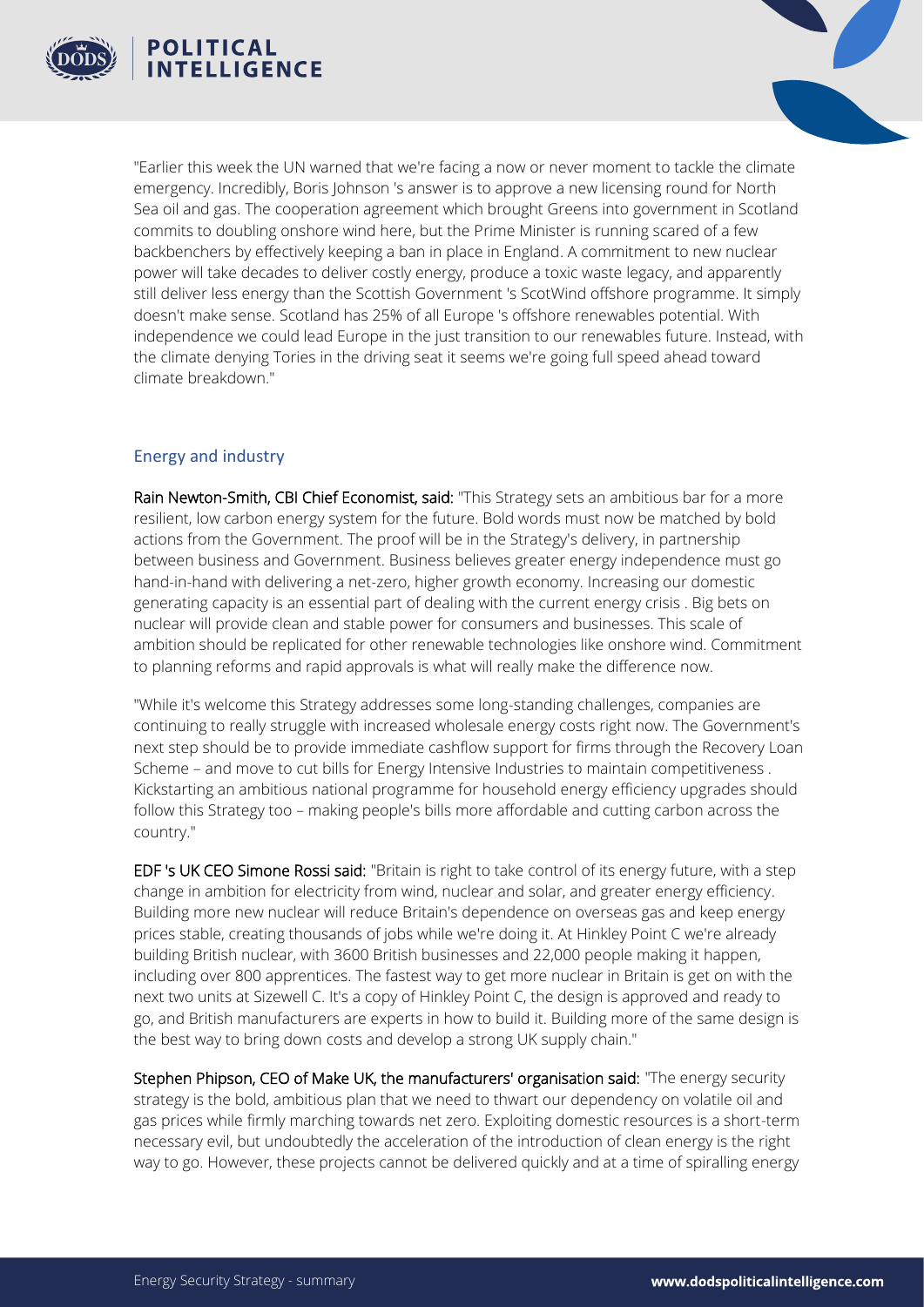



costs and a myriad of other financial burdens on business, industry desperately needs urgent action on the part of Government to reduce energy prices in the short term.

"Make UK has already called for a reduction in the carbon price via the cost control mechanism within the UK ETS, the removal of the additional Carbon Price Support tax that only UK customers pay and that Government consider removing the Climate Change Levy – all of which would drive down energy costs now. While the energy Intensive Industries energy compensation scheme is welcome, it still falls short of helping the bulk of the sector. Additionally, smaller companies are desperate to implement low carbon measures but have their hands tied by the current costs. The manufacturing industry has a key role to play in this transition and is ready to go. But it will need support to unlock its full potential and clear all the barriers to allow it to invest in switching to clean energy sources."

Energy UK 's chief executive, Emma Pinchbeck said: "Industry has committed to delivering a net zero power system in the 2030s as the best way to provide secure and cheap power to the UK. We support the Government's commitments in the Energy Security Strategy to accelerate the deployment of domestic clean power sources, build a modern energy system, and reduce demand for volatile international gas. We look forward to seeing the full details."

UKGBC 's Director of Communications, Policy & Places, Simon McWhirter, said: "Today was a chance to insulate the nation's homes, protect us against future price hikes and tackle the painful effects of rising energy costs to households across the UK. This should have been the moment to show leadership and set out a comprehensive strategy to reduce energy demand . But despite the building industry standing ready to rise to the challenge, the Government has woefully missed its opportunity. In the week the world's climate scientists name energy efficiency as one of the most significant lower-cost solutions to address the climate crisis, the Prime Minister hasn't even got a plan to stop heat leaking out of the windows, walls and roofs of the UK's 29 million homes."

Brian Berry, Chief Executive at the FMB said: "The Energy Security Strategy completely misses the mark in tackling energy consumption in our homes. After the disappointment of the Heat and Buildings Strategy this was an opportunity for Government to implement a National Retrofit Strategy, focussing on improving the energy efficiency of the UK's draughty and leaky homes. While the strategy does deliver 0% VAT on energy efficiency improvements to properties, a welcome move that the FMB has long been campaigning for, this only helps those with the money to pay in the first place. A broader, insulation led, retrofit strategy would have been an immediate solution to reduce energy consumption, boost the economy and importantly, help save homeowners money on their bills during a cost-of-living crises."

Martin Dean, Managing Director of UK Regional Bus at Go-Ahead Group, said: "Alongside heating homes, Hydrogen power also has a role to play in transport, particularly for larger vehicles like trains and those buses operating in tougher conditions than current battery technology can support. Hydrogen buses – like the fleets Metrobus will shortly operate for the Fastway service in Crawley and for Surrey County Council – can kickstart the green transition while giving customers the fast, frequent and comfortable services customers want. In future, out of town depots could act as hydrogen fuelling hubs for other fleets during the day while buses serve customers. Using our energy efficiently is good for the economy, for the climate and for our resilience to external shocks. Together, making active travel and public transport the natural first choice for many more journeys would complement government's energy security strategy and is critical to its decarbonisation plan."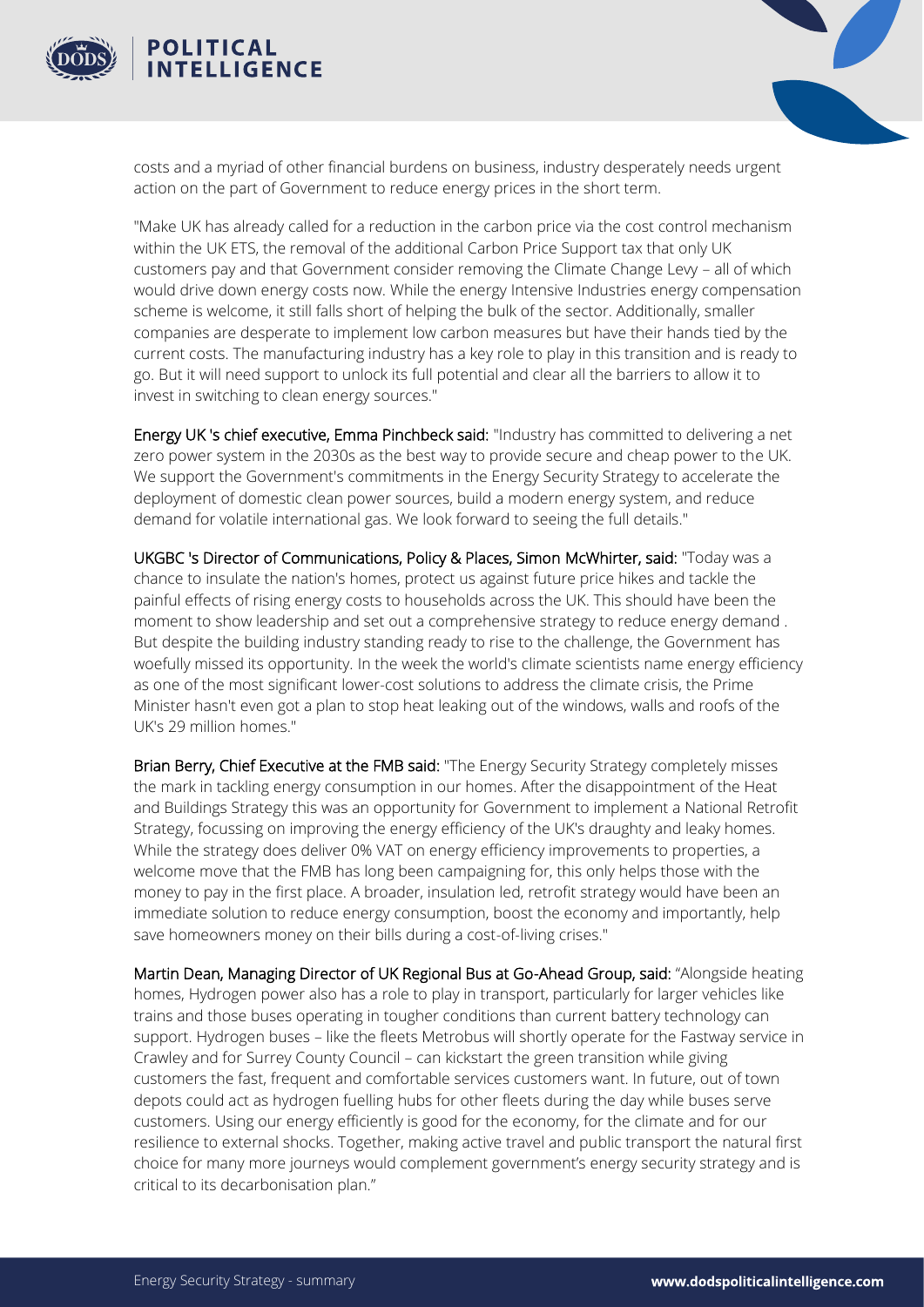



Laura Bishop, Chair of the Ground Source Heat Pump Association said: "The Government's energy security strategy published today represents a missed opportunity. Instead of focusing on immediate measures to reduce dependence on expensive imported gas, including accelerating the rollout of heat pumps, the strategy focuses on the government's favoured electricity generating technologies, including those with long lead in times. This will do nothing to address the immediate cost of living and energy crises facing UK consumers."

"We welcome the announcement of a new grant completion for UK heat pump manufacturing and a government information website for heat pumps, but again, this will do little in the shortterm to boost heat pump demand, or put the UK on course to delivering the Prime Minister 's target of 600,000 heat pumps per year by 2028. The GSHPA has been calling for an acceleration of the welcome measures contained in last year's Heat and Buildings Strategy, but today's announcements provide no additional funding for consumers wanting to switch to heat pumps, nor give any clear indication of when the legacy environmental costs on electricity bills will be removed. We needed to see far greater urgency in today's announcements, with a clear focus on reducing energy demand in the short-term. We didn't get it."

Alex Veitch, Director of Policy and Public Affairs at the BCC, said: "The Government's Energy Strategy is a welcome step in the right direction which will help meet our Net Zero targets and reduce firms and households' exposure to volatile global energy markets in the long term. The first step in any energy security strategy must be to reduce demand yet this plan fails to bring forward support for energy efficiency measures. The transition to the cheaper, cleaner energy sources of tomorrow is vital, however prices are soaring today, and businesses need support now. This strategy is a missed opportunity to provide that which is why we are urging Government to introduce a temporary SME Price Cap, expansion of the energy bills rebate scheme to include SMEs, and a six-month extension to the Recovery Loan Scheme."

#### Unions

Sharon Graham, Unite general secretary said: "It has taken a war and a global crisis to get this government to act on the long-standing and vitally important issue of meeting the energy needs of the country and the planet. This is something we have been pushing for years. Now we have promises of investment and new jobs. But the devil will be in the detail. Government investment must be tied to UK job guarantees and not be syphoned off to boost offshore profits. There can be no further delays on delivering the new jobs and they must be union jobs, covered by collective bargaining, good pay, terms and conditions. And let's not pretend that this strategy is enough to fix the pain inflicted upon workers and households right now by the UK's punishing energy costs. Energy producers are making more cash than they know what to do with. A targeted windfall tax could get cash directly into the pockets of the people in this country who are facing the terrifying dilemma of heat or eat."

Sue Ferns, Senior Deputy General Secretary of Prospect union, said: "This energy strategy is big on ambition and if matched with a concrete plan of action and funding from government will go a long way to providing the long-term energy security the UK needs. We are yet to see that concrete plan however and it must not be allowed to slip. Direct investment in new nuclear will be hugely welcome - we now need direct government support for Sizewell C, Wylfa and any other projects that can be set in motion. We have talked about this for too long and must commit fully with the cash and legislation to back it up. Sadly we heard very little about the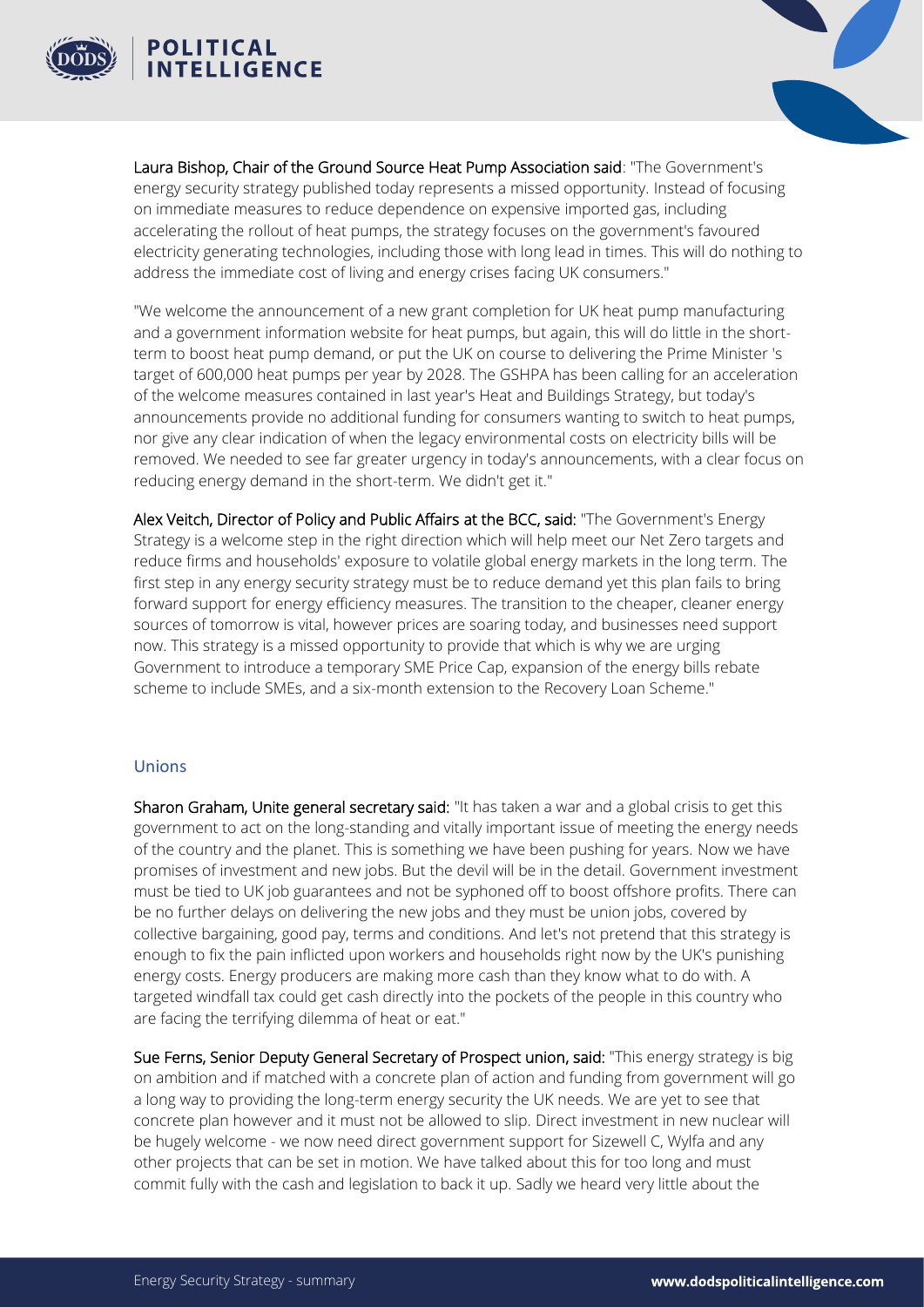



nuclear supply chain, which is just as important as a nuclear build programme in powering a secure, net zero future for British energy. The Government must act now to retain key skills and expertise at the UK's only nuclear fuel manufacturer, Springfields Fuels. We cannot be in a position of relying on foreign imports for UK reactors. Increased investment in renewables is also very welcome, providing that there is a requirement for greater UK content that creates and sustains high quality jobs, including in the supply chain."

TUC General Secretary Frances O'Grady said: "Today's announcement fails to rise to the challenge of the climate emergency. And it does little to reassure the millions of workers facing big falls in their living standards due to soaring energy costs. A mass home insulation programme would slash bills and create over 200,000 jobs. But it is entirely missing from the strategy. The strategy promises no new help to preserve jobs in energy-intensive industries, threatened by soaring energy costs. And it fails to invest in zero-carbon steel, electric vehicles, and clean manufacturing. Ministers should be far bolder. Now is the time for a strategy that defends and creates hundreds of thousands of jobs, delivers affordable energy to homes and workplaces and stops climate change."

Jim Mowatt, chair of Trade Unionists for Safe Nuclear Energy (TUSNE) said: "TUSNE welcomes the ambition shown within the energy security strategy. Nuclear is the lowest carbon form of electricity, providing firm power to complement variable renewables. Sourcing 25% of our electricity from nuclear will go a long way to ensuring the UK's long term energy security and net zero ambition, and the strategy meets TUSNE's goal of a strong nuclear component within a balanced energy mix. However, the strategy needs to be met by a concrete plan of actions. The government should commit the right level of funding to build a fleet of nuclear reactors and make its strategy a reality.

"The government must also act to protect and develop the British nuclear supply chain. Particularly, retention of skills and expertise at the UK's only nuclear fuel manufacturer, Springfields Fuels, must be a key priority. Trade Union members stand ready to support the new nuclear renaissance, but the resulting jobs must be high quality union ones that support the UK industry and do not syphon money off to boost offshore profits. The time for talking is over, now is the time for doing. As TUSNE has always said, no new nuclear means no net zero, and TUSNE will be working to ensure Government has the will to turn the strategy into reality."

#### Research and campaign

Tamara Sandoul, Policy and Campaigns Manager, Chartered Institute of Environmental Health said: "It is positive to see the Government unveil a plan to reduce our reliance on fossil fuels and improve the UK's energy security . This is an ambitious plan, particularly when it comes to clean energy generation, which is urgently needed to achieve the long-term ambition of achieving net zero. However, energy security that is based on fossil fuels can only be short term if the government heeds the warnings in the latest IPCC report published earlier this week.

"In addition, the energy strategy is unlikely to do much in the short term to alleviate the hardship for many people struggling with high energy bills, and is undermined by the lack of funding allocated for energy efficiency in homes. This will be devastating for many poorer households when Winter comes. It is a missed opportunity not to use the next 6 months to accelerate the